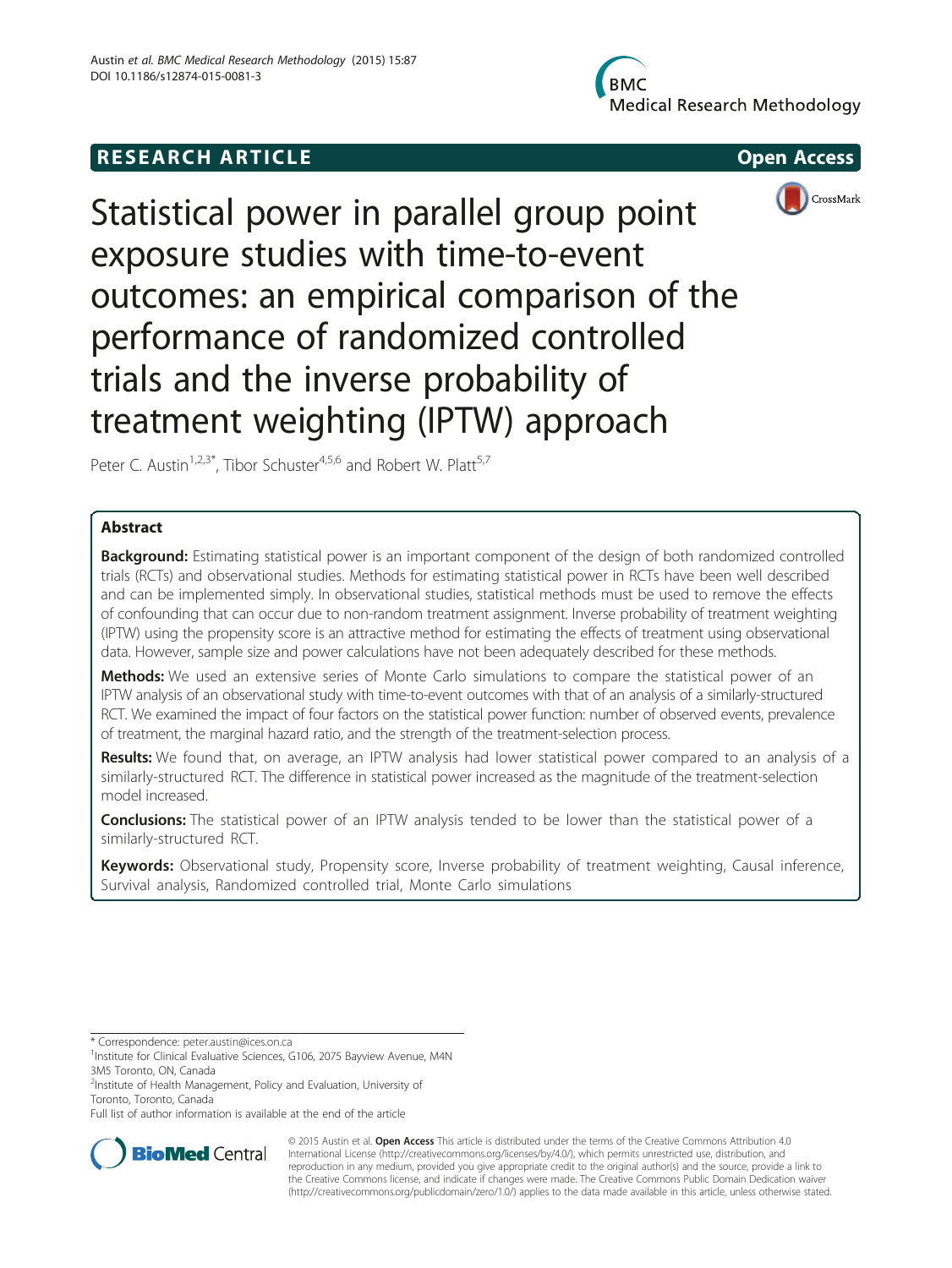## Background

Randomized controlled trials (RCTs) are considered the gold-standard for estimating the effects of treatments, interventions, and exposures. The primary advantage of well-designed and conducted RCTs is that they result in unbiased estimation of treatment effects, since treatment assignment is not confounded with patient prognosis. However, there is an increasing interest in using nonrandomized or observational data to estimate these effects.

There are multiple reasons for the increasing interest in using observational data to estimate the effects of treatments, interventions, and exposures. First, due to the use of restrictive inclusion and exclusion criteria, patients included in some RCTs may not be reflective of the patient population in which the treatment or intervention will ultimately be used. In contrast to this, observational studies permit the estimation of treatment effects in patient populations reflective of those in which the treatment is currently applied. Second, the comprehensive care and thorough follow-up provided to patients in some RCTs may not be reflective of the standard of care that is provided to patients outside of the tightly controlled confines of an RCT. In contrast, observational studies permit the estimation of treatment effects in settings reflective of how the interventions and treatments are used in current practice. Third, observational studies permit the estimation of the effects of interventions for which it would be unethical to randomize patients to treatment (e.g. smoking or radon exposure). Fourth, the growing number of large health care databases providing population coverage at the state, provincial, or national level permit observational studies to be conducted relatively quickly and inexpensively compared with the time and cost required to conduct a comparable RCT. The primary limitation of observational studies is that treatment allocation can be confounded with patient characteristics: treated patients often differ systematically from control patients. Failure to account for this confounding will result in biased estimates of treatment effects.

Statistical methods to account for confounding in observational studies are essential to obtaining unbiased estimates of treatment effects. There is increasing interest in using propensity score methods to reduce or minimize the effects of confounding due to measured covariates when using non-randomized data to estimate the effects of treatments and interventions. The propensity score is the probability of receiving the treatment conditional on measured baseline covariates [[1](#page-11-0)–[3](#page-11-0)]. There are four different methods in which the propensity score can be used to minimize the effects of measured confounding: covariate adjustment using the propensity score, stratification on the propensity score, matching on the propensity score, and inverse probability of treatment weighting (IPTW) using the propensity score [\[1](#page-11-0)–[5\]](#page-11-0). The latter method has been used with increasing frequency in the epidemiological and medical literature in recent years [[6](#page-11-0)].

In an IPTW analysis in a setting with a binary pointexposure applied at baseline, subjects are weighted by the inverse of the probability of receiving the treatment that was actually received (as estimated using the propensity score). In this synthetic, weighted sample, treatment assignment is not confounded with measured baseline covariates if the propensity score model has been specified correctly [[4](#page-11-0), [7](#page-11-0)]. Therefore, the effect of treatment can be estimated by comparing outcomes directly between treatment groups, similar to the analyses that would be conducted in an RCT. Thus, the analysis conducted in the weighted sample can often replicate the analysis that would be conducted in an RCT if all potential confounders were considered in the propensity score model.

A marginal treatment effect refers to the difference in average outcomes between two populations, such that the only systematic difference between the two populations is that the treatment was applied to all subjects in the first population and withheld from all subjects in the second population. Alternatively, the marginal effect can be thought of as the change in average outcome, at the population level, of moving an entire population from control to treatment conditions. Marginal effects can be contrasted with conditional effects, which are the average effect of treatment at the individual level [[8, 9](#page-11-0)]. From the definition of marginal effects, it is readily apparent that RCTs permit the estimation of marginal treatment effects. Due to the use of randomization, the treated and control arms are not expected to systematically differ from one another in baseline characteristics. Similarly, an IPTW analysis allows for estimation of marginal effects: the use of weights results in a synthetic sample in which treatment assignment is not confounded with measured baseline covariates. Thus, one is comparing outcomes between two populations in which measured systematic differences between treatment and control groups have been eliminated. Accordingly, a strength of an IPTW analysis is that it permits estimation of the marginal effect, which is of primary interest in RCTs. This is in contrast to conventional regression adjustment, in which one is estimating a conditional effect, which is of secondary interest in RCTs.

An important issue in designing RCTs and observational studies is the statistical power of the study design. Statistical power is the probability of detecting, as statistical significant, a true non-null treatment effect. An assessment of statistical power prior to conducting a study is important for several reasons. First, it allows the investigator to assess whether the expenditure of resources is warranted given the likelihood of detecting a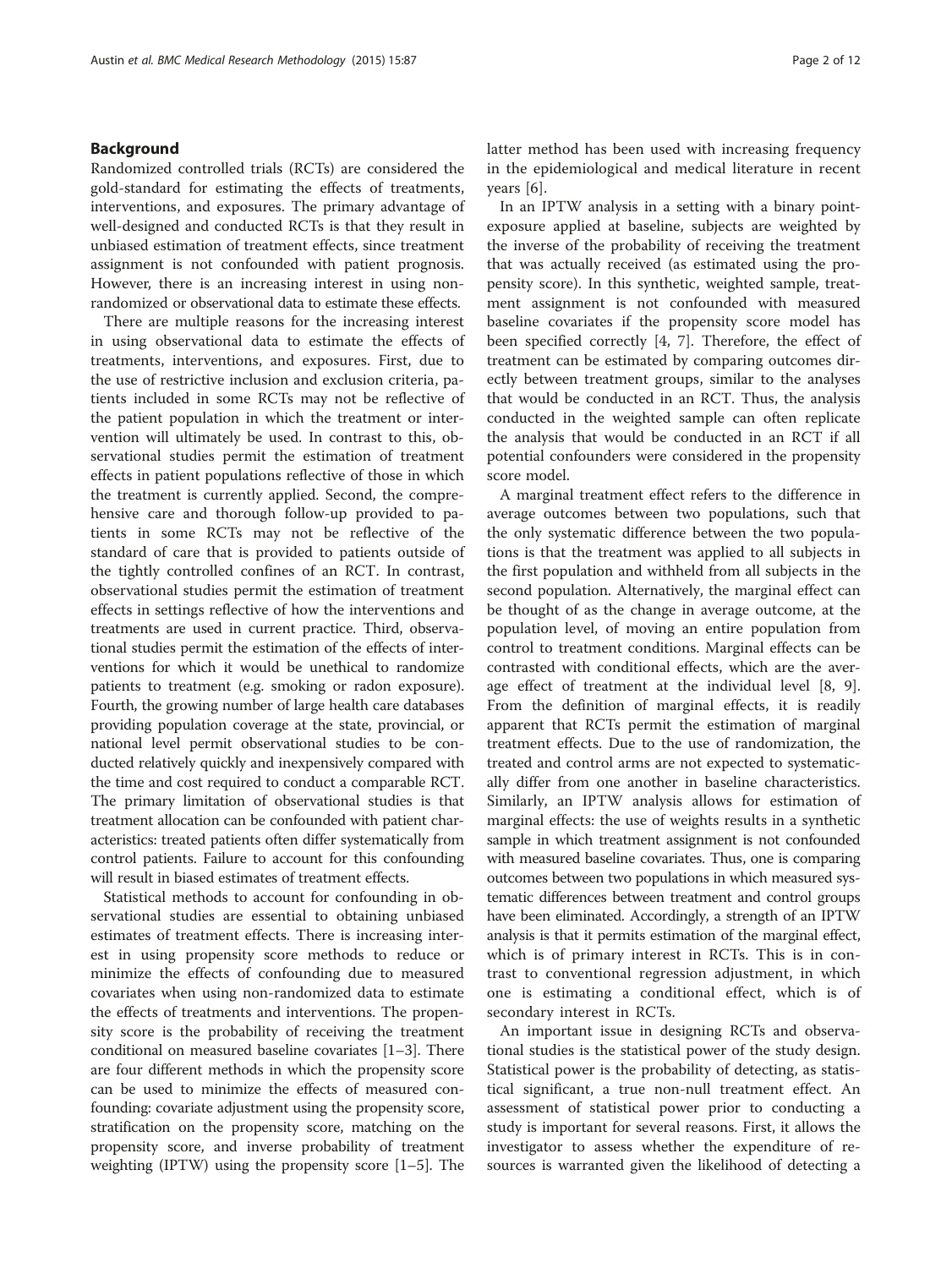clinically-meaningful effect size as statistically significant. Second, it provides both the investigator and readers with information to help interpret potentially null conclusions once the study has been completed. Conducting statistical power and sample size calculations is a routine aspect of the design of RCTs. Furthermore, methods for determining power and sample size in conventional RCTs have been well described and can be conducted easily [[10](#page-11-0), [11](#page-11-0)]. Methods for estimating statistical power have been described for observational cohort designs and case–control studies [\[12\]](#page-11-0). However, these methods are often overly simple or require information that may not be readily available to study investigators (e.g. correlations between the primary exposure variable and the other study covariates). Furthermore, these methods are designed for use with conditional effects (i.e. estimates obtained from adjusted regression models), rather than for use with marginal effects. It is our subjective assessment that statistical power calculations are presented less frequently in the reports of observational studies than they are in the reports of RCTs. Furthermore, sample size and power calculations can be much more difficult in observational studies that use IPTW using the propensity score. In such studies, the weights are functions of the observed data, and are not known prior to conducting the study analyses. Thus, estimates of standard errors that require knowledge of these weights cannot be obtained prior to conducting the study. Similarly, for other analyses (e.g., Cox regression in the weighted sample), closed-form expressions for the standard errors do not exist. Thus, when conducting an IPTW analysis, important quantities that are necessary to estimate statistical power are unavailable prior to the analysis being conducted. It is unknown whether the statistical power of an observational study using an IPTW analysis can be approximated by the statistical power of a similarly-structured RCT.

The objective of the current study was to compare the statistical power to detect a non-null hazard ratio in an observational study that used an IPTW analysis with the statistical power to detect a non-null hazard ratio in a similarly-structured RCT with the same number of observed events. This is an important issue as it will allow investigators designing observational studies to decide whether they can use the estimate of statistical power from a comparable RCT as an approximation to the statistical power in an observational study. Since absence of non-compliance in RCTs is a necessary condition in order to interpret effect estimates as marginal effects, we consider in the following the ideal case of RCTs without non-compliance. In particular, 100 % compliance (in all treatment arms) is a necessary condition to interpret effect estimates based on RCTs as marginal effects. Furthermore, we restrict our attention to the simplest case of a point-exposure RCT (i.e., an RCT in which exposure is applied and fixed at baseline). Monte Carlo simulations were used to obtain empirical estimates of statistical power in each of the two study designs. The paper is structured as follows: In Section 2, we describe the extensive set of Monte Carlo simulations that were used to obtain empirical estimates of statistical power. In Section 3, we report the results of these simulations. Finally, in Section 4, we summarize our findings and place them in the context of the existing literature.

# **Methods**

We used an extensive series of Monte Carlo simulations to compare the statistical power of an analysis of observational data that used IPTW using the propensity score with the statistical power of an RCT that had an equal number of subjects. The focus of the current simulations was on studies with a survival or time-to-event outcome, as these occur frequently in the medical literature [\[13](#page-11-0)]. In the subsequent two sub-sections, we describe how data were simulated to replicate an observational study and to replicate a randomized study.

### Simulating observational study data

The design of our Monte Carlo simulations was based on a recently-published study that used Monte Carlo simulations to compare the performance of different propensity score methods for estimating marginal hazard ratios [\[14](#page-11-0)]. The simulations in the current study were designed to examine the impact of the following four factors on the statistical power of an IPTW analysis: (i) the number of observed events; (ii) the magnitude of the true marginal hazard ratio; (iii) the proportion of subjects who were exposed to the treatment (i.e. prevalence of treatment/exposure); and (iv) the strength of the treatment-selection process (i.e. the degree of confounding). The strength of the treatment-selection process was quantified using the c-statistic (equivalent to the area under the receiver operating characteristic (ROC) curve) of the treatment-selection model. We allowed the number of observed events to take on the following values: 200 to 1000 in increments of 100, then 1000 to 5000 in increments of 1000; the marginal hazard ratio took on the following values: 1.10, 1.25, and 1.50; the prevalence of treatment took on the following values: 10, 25 and 50 %; finally the c-statistic of the treatmentselection model took on five values: 0.5, 0.6, 0.7, 0.8, and 0.9. Our simulations used a full factorial design. We thus considered  $585 = 13 \times 3 \times 3 \times 5$  different scenarios.

For a given scenario, as in the prior Monte Carlo simulations, we simulated 10 baseline covariates for each of N subjects from independent standard normal distributions [[14\]](#page-11-0). Of these ten covariates, seven affected treatment selection  $(X_1 - X_7)$ , while seven affected the outcome  $(X_4 - X_{10})$ . For each subject, the probability of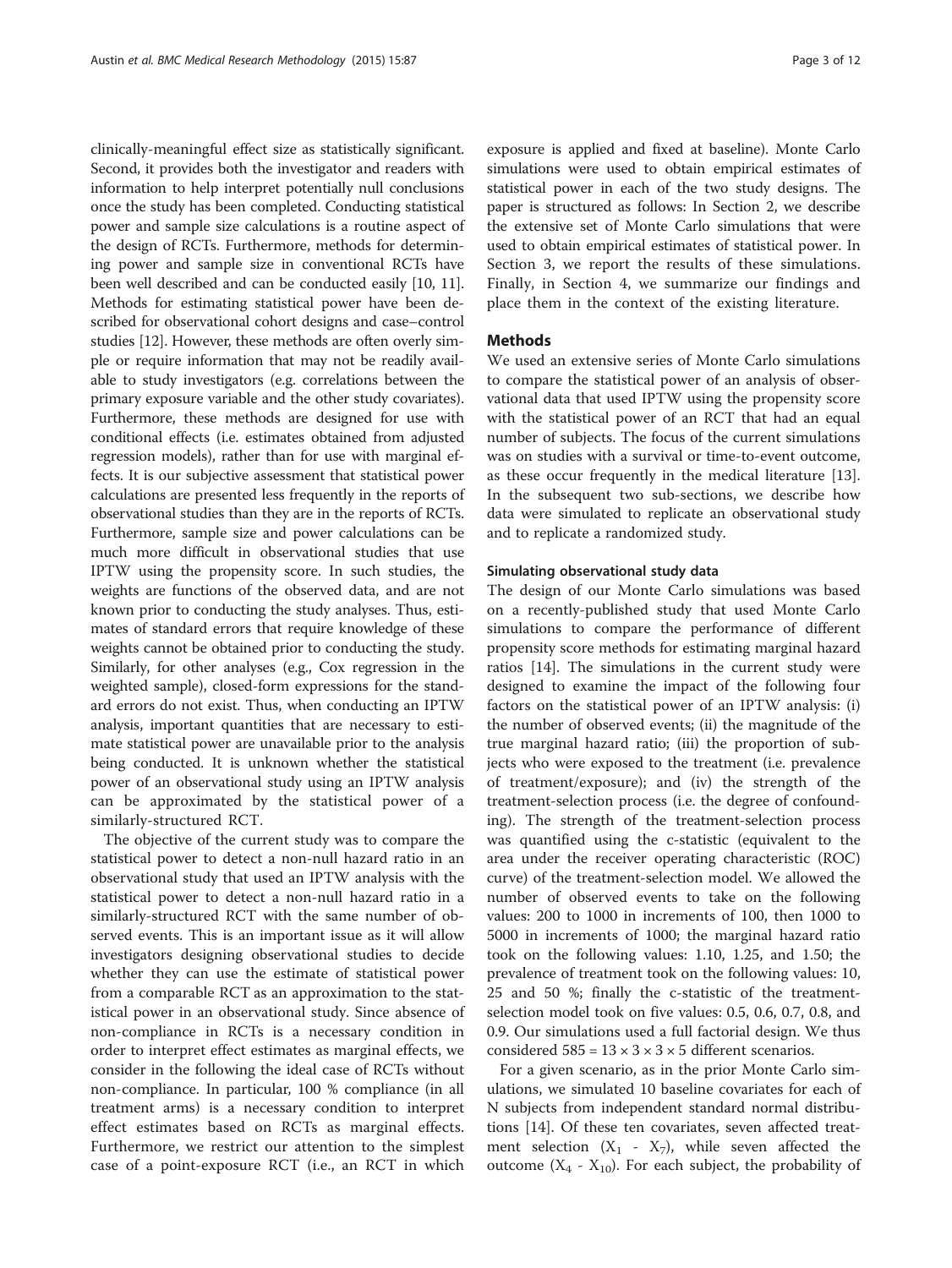treatment selection was determined from the following logistic model:

$$
logit(p_i) = \alpha_{0,\text{treat}} + \alpha_W x_1 + \alpha_M x_2 + \alpha_S x_3 - \alpha_W x_4 + \alpha_M x_5 - \alpha_S x_6 + \alpha_{AUC} x_7
$$
 (1)

The strength of the treatment-selection process was measured using the c-statistic, which measures the degree to which the model separates or discriminates between treated and control subjects. When the cstatistic of the treatment-selection model was chosen to be 0.5, all of the regression coefficients were set to zero (i.e. none of the baseline covariates affected treatment selection). When the c-statistic of the treatment-selection model was chosen to be greater than 0.5, the regression coefficients  $\alpha_{\text{W}}$ ,  $\alpha_{\text{M}}$ , and  $\alpha_{\text{S}}$ were set to  $log(1.05)$ ,  $log(1.10)$ , and  $log(1.25)$  respectively. These were intended to denote weak, moderate, and strong treatment-assignment affects. The final regression coefficient,  $\alpha_{AUC}$ , was chosen so that the treatment-selection model would have a specified cstatistic. The value of  $\alpha_{AUC}$  was selected based on previously published results that relate the c-statistic of a univariate logistic regression model to the variance of the predictor variable and the odds ratio relating the predictor variable to the outcome [\[15](#page-11-0)]:  $\alpha_{\rm AUC} = \sqrt{2(\Phi(\rm AUC))^2 - \alpha_W^2 - \alpha_W^2 - \alpha_M^2 - \alpha_A^2 - \alpha_S^2 - \alpha_S^2}$ , where Φ() denotes the standard normal quantile function and AUC denotes the desired c-statistic of the treatmentselection model. The intercept of the treatment-selection model  $(\alpha_{0,\text{treat}})$  was selected so that the proportion of subjects in the simulated sample that were treated was fixed at the desired proportion (0.10 vs. 0.25 vs. 0.50). The value of  $\alpha_{0,\text{treat}}$  ranged from -3.23 to 0.002, with a median of −1.22. For each subject, treatment status (Z) was generated from a Bernoulli distribution with subjectspecific parameter  $p_i$ :  $Z \sim Be(p_i)$ .

We then generated a time-to-event outcome for each subject using a data-generating process for time-toevent outcomes described by Bender et al. [[16\]](#page-11-0). For each subject, the linear predictor was defined as

$$
LP = \beta_{\text{treat}} Z + \beta_W x_4 + \beta_M x_5 + \beta_S x_6 + \beta_{VS} x_7 + \beta_W x_8 + \beta_M x_9 + \beta_S x_{10}
$$
 (2)

The regression coefficients  $\beta_{\rm W}$ ,  $\beta_{\rm M}$ ,  $\beta_{\rm S}$ , and  $\beta_{\rm VS}$  were set to  $log(1.25)$ ,  $log(1.5)$ ,  $log(1.75)$  and  $log(2)$ , respectively. These were intended to denote weak, moderate, strong, and very strong effects on the hazard of the outcome. Note that there were two covariates  $(X_4$  and  $X_6)$ that had a negative effect on treatment selection and a positive effect on outcomes. This was done to reflect settings with a treatment-risk paradox, in which higher risk patients are less likely to receive treatment [[17\]](#page-11-0). The

regression coefficient  $\beta_{\text{treat}}$  was set equal to 0.164156, 0.3945684, and 0.721035, to induce a marginal hazard ratio of 1.1, 1.25, and 1.5, respectively. For each subject, we generated a random number from a standard Uniform distribution:  $u \sim U(0,1)$ . A survival or event time was generated for each subjects as follows:  $\left(\frac{-\log(u)}{\lambda e^{\mu P}}\right)^{1/\eta}$ . We set  $\lambda$ and η to be equal to 0.00002 and 2, respectively. The use of this data-generating process results in a conditional

treatment effect, with a conditional hazard ratio of  $exp(\beta_{\text{treat}})$ . However, we wanted to generate data in which there was a specified marginal hazard ratio (since propensity score methods and RCTs permit estimation of marginal, rather than conditional effects). To do so, we modified a previously described data-generating processes for generating data with a specified marginal odds ratio or risk difference [[18](#page-11-0), [19](#page-11-0)]. We used an iterative process that is described in greater detail elsewhere, to determine the value of  $β_{\text{treat}}$  (the conditional log-hazard ratio) that induced the desired marginal hazard ratio [[14](#page-11-0)]. This process was used as we were unaware of a formula that relates the marginal hazard ratio to the conditional hazard ratio for treatment, characteristics of the distribution of the covariates in the population, and the hazard ratios relating the covariates to the hazard of the occurrence of the outcome.

Once a simulated dataset had been created, we estimated the propensity score using a logistic regression model to regress the indicator variable denoting treatment status on the seven variables that affect the hazard of the outcome  $(X_4 - X_{10})$ . We used this set of seven variables, rather than the variables that affect treatment assignment  $(X_1 - X_7)$ , as using the predictors of the outcome has been shown to result in superior inferences [[20, 21](#page-11-0)]. The conventional inverse probability of treatment weights (IPTWs) are defined as  $\frac{Z}{e} + \frac{1-Z}{1-e}$  [\[22](#page-11-0)], where e denotes the propensity score and Z denotes treatment assignment  $(Z = 1$  treated vs.  $Z = 0$  control). Instead of using the conventional IPTWs, we used stabilized weights, which are defined as  $\frac{Z \times Pr(Z=1)}{e} + \frac{(1-Z) \times Pr(Z=0)}{1-e}$  [[23, 24\]](#page-11-0), as these weights are less susceptible to extreme weights. The quantities  $Pr(Z = 1)$  and  $Pr(Z = 0)$  denote the marginal probabilities of receiving the active treatment and the control treatment in the sample. In the simulations, the true value of the propensity score was replaced by its sample estimate,  $\hat{e}$  (it has been shown that using the estimated propensity score performs better than using the true propensity score [\[4](#page-11-0), [25](#page-11-0)]).

In the weighted sample, we used a Cox regression model to regress survival on an indicator variable denoting treatment status and used a robust variance estimator [[26](#page-11-0), [27\]](#page-11-0). The statistical significance of the null hypothesis test for the treatment effect was derived from the fitted Cox regression model. This process was repeated 1000 times for each of the 585 scenarios. The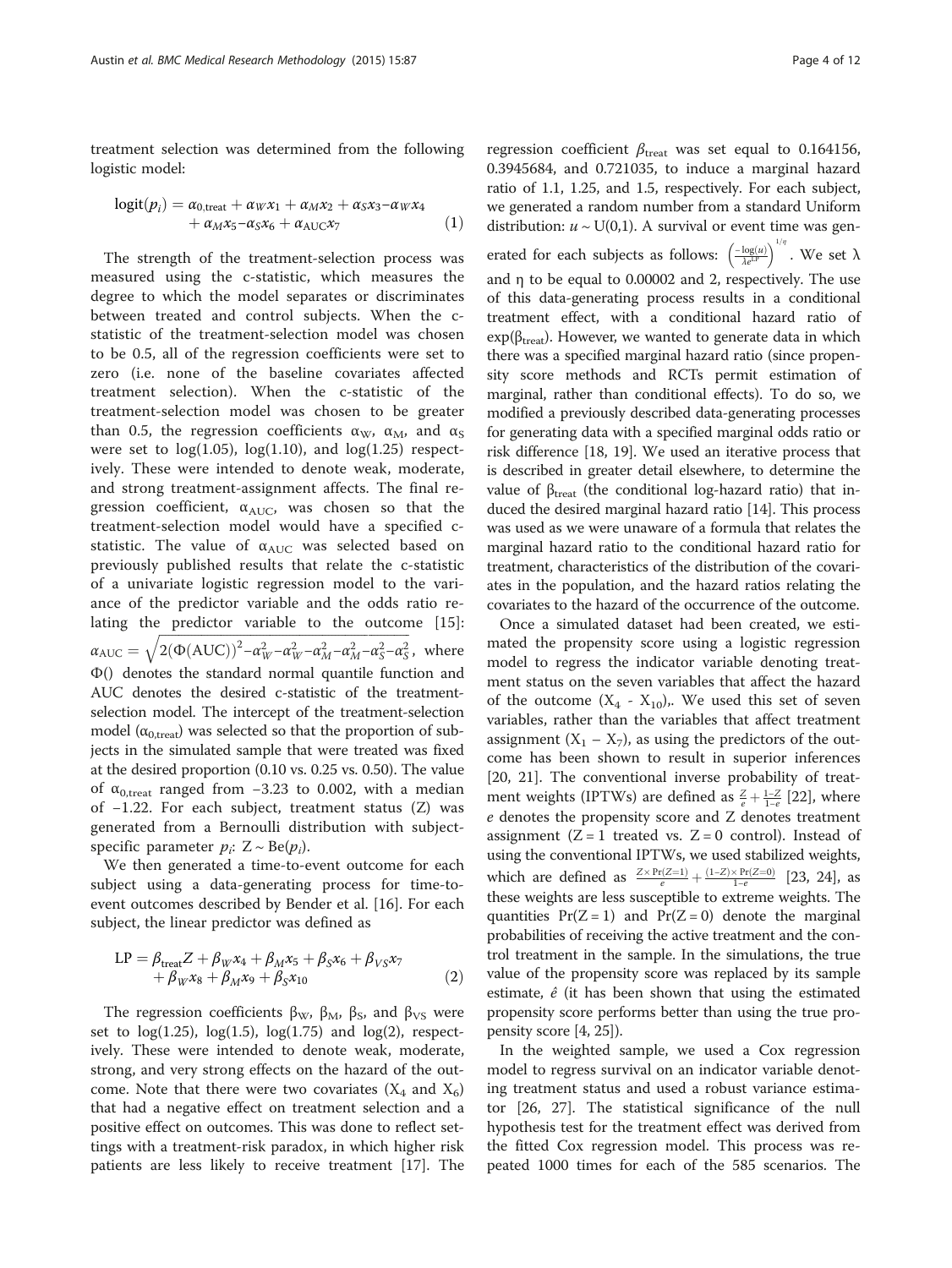<span id="page-4-0"></span>empirical estimate of the statistical power to detect a non-null marginal hazard ratio was the proportion of simulated datasets with a true non-null hazard ratio, in which the statistical significance of the estimated hazard ratio was less than or equal to 0.05 (i.e. the proportion of simulated datasets in which the estimated marginal hazard ratio was statistically significantly different from the null with a p-value of less than or equal to 0.05).

All simulations and statistical analyses were conducted using the R statistical programming language (version 3.1.2) (The R Foundation for Statistical Computing, Vienna, Austria) including the coxph function in the 'survival' package (version 2.38.2).

#### Simulating RCT data

The statistical power to detect a non-null marginal hazards ratio using IPTW in an observational study was compared with the statistical power to detect a non-null hazards ratio in an RCT with the same number of observed events and similar characteristics. As above, we allowed the following factors to vary: the sample size of the RCT, the prevalence of treatment ( $P_{\text{treat}}$  - the proportion of subjects randomly assigned to the active treatment arm of the RCT), and the magnitude of the effect of treatment on the hazard of the outcome ( $\beta_{\text{treat}}$  - the marginal log-hazard ratio).

For each of N subjects, we simulated ten baseline covariates as described in Section 2.1. We then simulated a treatment status from a Bernoulli distribution with parameter  $P_{\text{treat}}$ : treatment was assigned at random and was not influenced by the baseline covariates. We then generated a time-to-event outcome for each subject using expression (2) and the methods described in Section 2.1. For each subject, we generated a random number from a standard Uniform distribution:  $u \sim U(0,1)$ . A survival time was generated for each subject as follows:  $\left(\frac{-\log(u)}{\lambda e^{\text{LP}}}\right)^{1/\eta}$ . As above,  $\lambda$ and η were set to be equal to 0.00002 and 2, respectively. Thus, as above, survival is affected by both treatment and a subset of the baseline covariates. However, treatment assignment was at random, and

Once a simulated dataset had been constructed, a univariate Cox proportional hazards regression model was used to regress survival time on an indicator variable denoting treatment status. The statistical significance of the estimated hazard ratio was estimated using the model-based standard errors from the fitted Cox model. This process was repeated 1000 times for each scenario. As above, the empirical estimate of statistical power was estimated as the proportion of simulated datasets in which the estimated log-hazard ratio was statistically significantly different from zero (with a significance level of less than 0.05).

was not affected by baseline covariates.

We report the empirical estimates of statistical power for the RCT design so that our methods are consistent with those used in estimating the power of an IPTW analysis. However, for RCTs, explicit formulas exist to estimate statistical power when using a Cox proportional hazards model to estimate the effect of treatment on the hazard of an outcome [[11](#page-11-0)]. We compared our empirical estimates of statistical power in RCTs with the theoretical derivations provided by Schoenfeld [[11\]](#page-11-0). The empirical estimates and the theoretical derivations were virtually identical across the large majority of scenarios (data not shown).

Finally, we would note that one of the factors in our Monte Carlo simulations is the number of observed events, rather than the sample size. The reason for this choice is that statistical power in survival analysis in general is related to the number of observed events, rather than to the total sample size [\[11\]](#page-11-0). Due to our simulating data in which subjects were not subject to censoring (i.e., subjects were followed until the event was observed to occur for all subjects), the number of observed events is equal to the number of subjects in the simulated sample.

## Results

To provide an understanding of the degree of confounding induced by the different treatment-selection models, we computed the relative bias in the crude estimate of the marginal hazard ratio in the observational data in each of the 9 scenarios with 5000 observed events. The minimum, median, and maximum relative biases are reported in Table 1. The magnitude of the bias in the estimated crude hazard ratio in the observational data increased with the cstatistic of the treatment-selection model.

The Monte Carlo estimates of statistical power of an analysis of observational data using IPTW and the statistical power of an RCT are reported in Figs. [1,](#page-5-0) [2](#page-6-0), [3,](#page-7-0) [4](#page-8-0) and [5.](#page-9-0) There is one figure for each of the five different c-statistics of the treatment-selection model (0.5, 0.6, 0.7, 0.8, and 0.9). Within each of the five figures there is one panel for each of the nine combinations of the true marginal hazard ratio (1.1 vs. 1.25 vs. 1.5) and the prevalence of treatment (10 % vs. 25 % vs. 50 %). Several findings merit comment.

|  |  |  |  |  | Table 1 Relative bias in crude marginal hazard ratio |  |
|--|--|--|--|--|------------------------------------------------------|--|
|--|--|--|--|--|------------------------------------------------------|--|

| c-statistic | Minimum<br>relative bias (%) | Median relative<br>bias $(\%)$ | Maximum<br>relative bias (%) |
|-------------|------------------------------|--------------------------------|------------------------------|
| 0.5         | $-0.7$                       | 0.4                            | 0.6                          |
| 0.6         | 19                           | 27                             | 2.9                          |
| 07          | $-23.8$                      | $-20.4$                        | $-18.7$                      |
| 0.8         | $-47.4$                      | $-39.1$                        | $-35.1$                      |
| 0.9         | $-75.6$                      | $-59.6$                        | $-51.6$                      |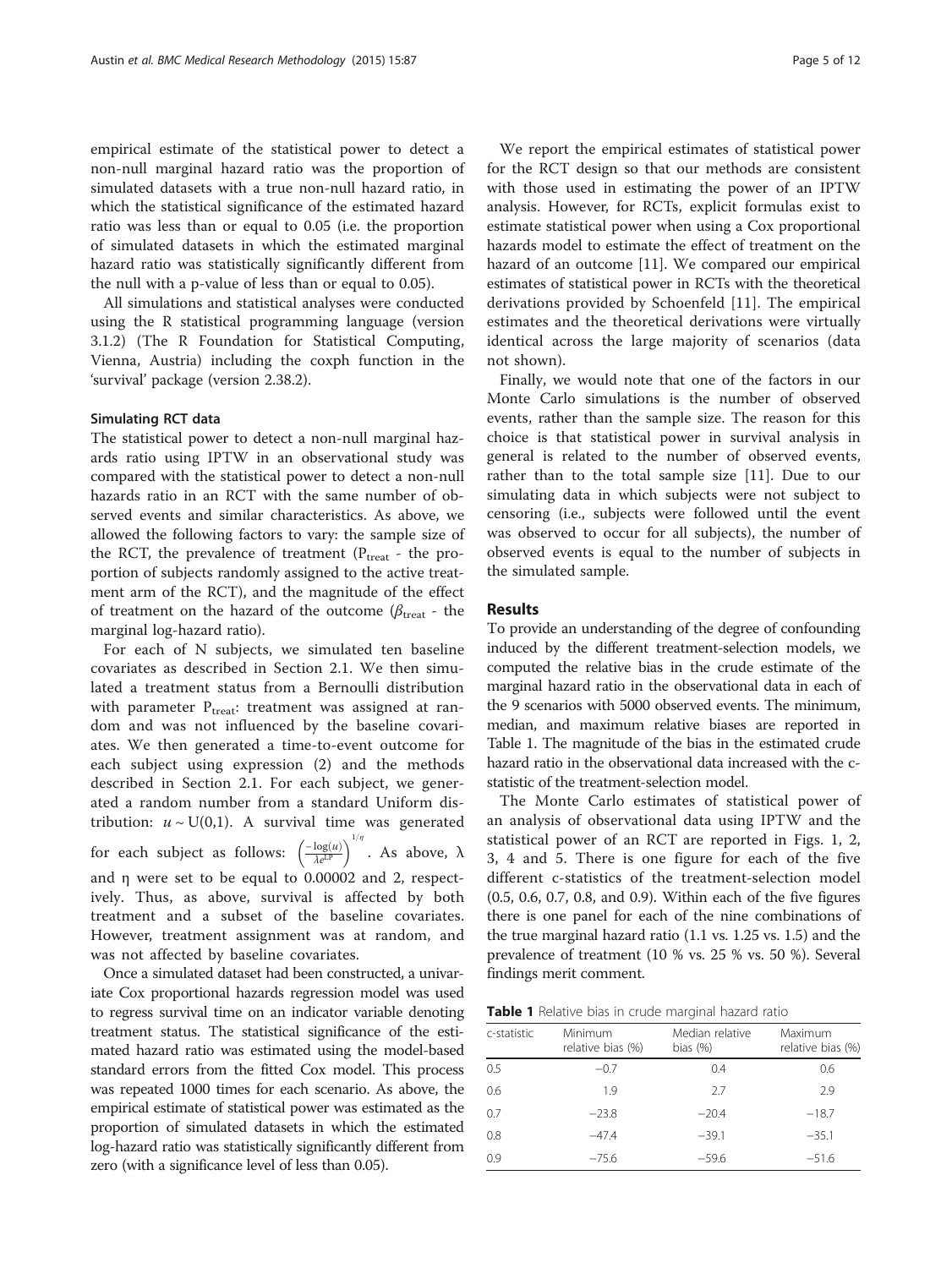<span id="page-5-0"></span>

First, when focused on RCTs, statistical power increased with increasing number of events, with increasing underlying hazard ratio, and with increasing prevalence of treatment. Of these three factors, the latter factor had the smallest impact on statistical power. None of these observations are surprising. We highlight these observations primarily to provide context for subsequent findings and observations.

Second, the results from the setting of an observational study in which treatment-selection was random (i.e. the c-statistic of the treatment-selection model was 0.5, indicating an absence of confounding because none of the covariates influenced treatment selection) are reported in Fig. 1. In this setting, one observes that the use of IPTW in an observational study gives slightly lower statistical power than an RCT in the scenario with both a low prevalence of treatment (10 %) and a low effect size (hazard ratio  $= 1.1$ ). When the hazard ratio was moderate (1.25) or large (1.5), then the two designs had approximately equivalent statistical power. When the hazard ratio was low (1.1) and treatment prevalence was

moderate or high (25 % or 50 %), then an RCT design had slightly higher statistical power when the number of events was less than 2000 or 3000. An important conclusion to draw from these results is that, in most settings, in the absence of confounding, the use of an IPTW analysis (instead of a crude or unadjusted analysis) does not result in a meaningful decrease in statistical power.

Third, for a fixed treatment prevalence and underlying marginal hazard ratio, the differences in statistical power between RCTs and observational studies tended to increase as the strength of the treatment-selection process increased (i.e. with increasing c-statistic of the treatmentselection model).

Fourth, as noted above, when there was no confounding, an RCT design tended to have an equal, or marginally greater, statistical power than an observational design analyzed using IPTW. However, as the degree of confounding increased (as measured using the c-statistic of the treatment-selection process), the number of scenarios in which an IPTW analysis had greater statistical power than the RCT tended to increase. This inversion in statistical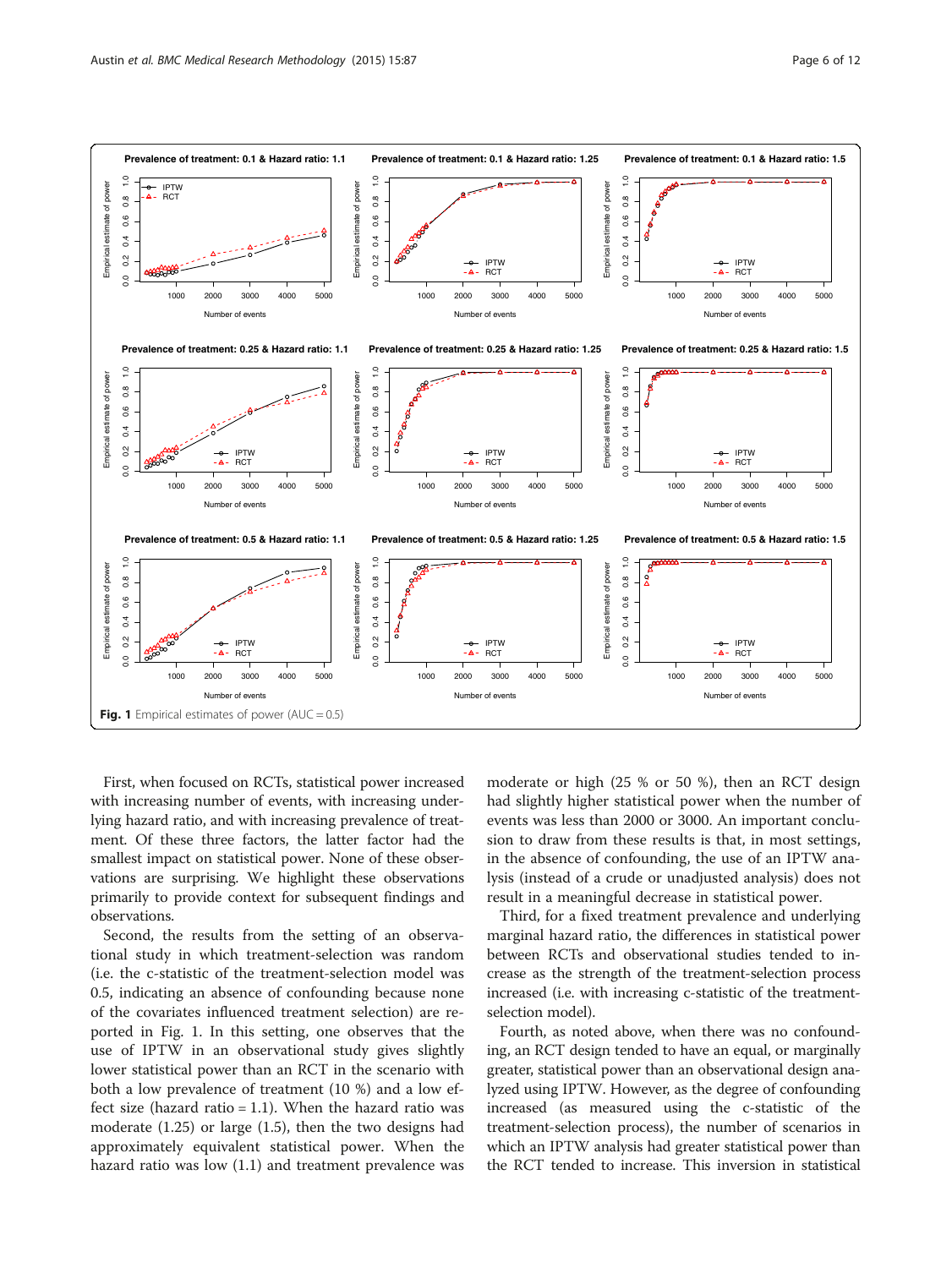<span id="page-6-0"></span>

power was evident primarily at lower sample sizes. The sample sizes for which this inversion existed increased as the degree of confounding increased. Scenarios in which the IPTW analysis had greater statistical power than the RCT analysis tended to be restricted to scenarios in which the true marginal hazard ratio was low (1.1) or moderate (1.25). When the true hazard ratio was large (1.5), then the RCT tended to have statistical power that was at least as great as that of the observational design.

In Fig. [6](#page-10-0) we report marginal (or average) estimates of statistical power across the different values of each of three factors (c-statistic, prevalence of treatment, and marginal hazard ratio). There is one panel for each of these three factors. Each panel reports the marginal (or average) estimate of statistical power for an IPTW analysis and for an RCT design. In examining marginal estimates of statistical power, we note the following: (i) the average estimate of power was greater for the RCT design than for the IPTW analysis; (ii) differences in power between the two designs were amplified as the strength of the treatment-selection model increased (left panel);

(iii) average estimates of power for each design increased with increasing prevalence of treatment (middle panel) and with increasing hazard ratio (right panel). The latter observation is unsurprising, and the focus should be on the first two observations.

# **Discussion**

We conducted an extensive series of Monte Carlo simulations to compare the statistical power to detect a nonnull hazard ratio using IPTW using the propensity score in an observational study with the statistical power to detect a non-null hazard ratio in an RCT of the sample size. The primary motivation of these simulations was to provide applied researchers using observational data to estimate treatment effects with insight into the statistical power of their analyses. In particular, we were interested in whether the statistical power of an RCT, which can be easily estimated, provides a reasonable approximation to the statistical power of an observational study analyzed using IPTW. This is an important question, as the power of an RCT can be readily estimated prior to the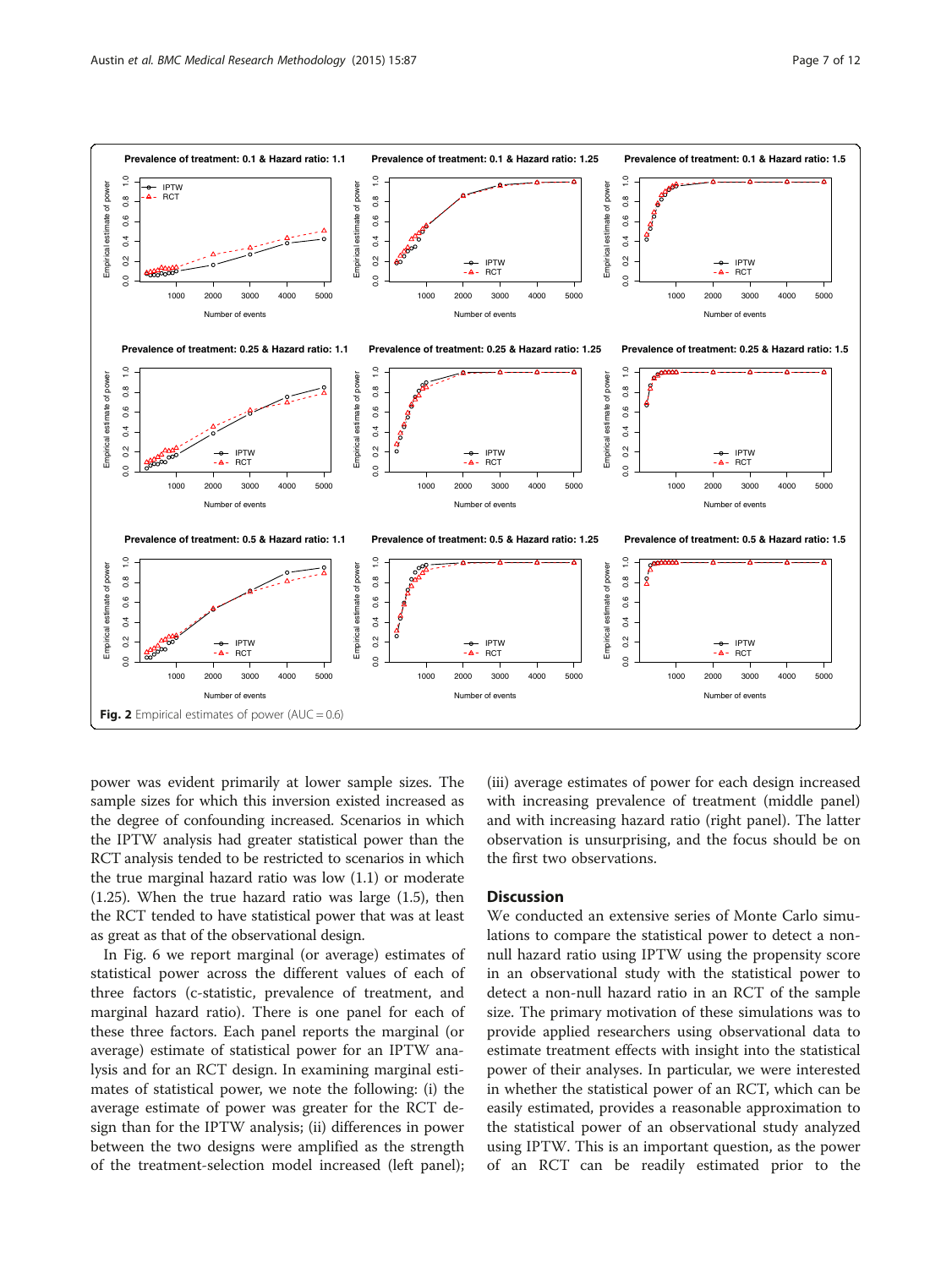<span id="page-7-0"></span>

implementation of the trial. In contrast, an IPTW analysis requires the use of the IPT weights, which can only be estimated once the data have been collected. Thus, it is not readily feasible to estimate directly the power of an observational study employing IPTW prior to the data being collected. We sought to determine whether the power of a similarly-structured RCT can provide an adequate approximation to the power of an observational study that employs IPTW.

Stürmer et al. report on a systematic review that examined articles published in the medical literature between 1997 and 2003 that used propensity score methods [[28](#page-11-0)]. Seventy-three articles reported the exact c-statistic of the propensity-score model. The  $25<sup>th</sup>$ ,  $50<sup>th</sup>$ , and  $75<sup>th</sup>$  percentiles of the reported c-statistics were 0.71, 0.80, and 0.84, respectively. The minimum and maximum reported cstatistics were 0.56 and 0.94, respectively. Thus, the large majority of published observational studies had reported c-statistics that fell within the range of c-statistics that we examined in our simulations. Furthermore, half of the published studies had c-statistics that fell between 0.71 and 0.80. When examining our findings when the cstatistic was 0.7 (Fig. 3) and 0.8 (Fig. [4](#page-8-0)), we make some additional observations. First, when the true marginal hazard ratio was low and the c-statistic was 0.7, then the power of the IPTW analysis tended to be less than that of the RCT design. Second, when the c-statistic was 0.8 and the marginal hazard ratio was low to moderate, then the power of the IPTW analysis tended to be less than that of the RCT design. In some cases, the difference in statistical power was substantial. Thus, in settings typical to that seen in many observational studies in the medical literature (i.e. c-statistics of 0.7 or 0.8), the statistical power of an RCT with equivalent sample size may not provide a good approximation of the statistical power of an observational analysis using IPTW. In order to appreciate the degree of confounding associated with c-statistics of these magnitudes, we refer the reader to Table [1](#page-4-0) of the current paper. In our simulations, a cstatistic of 0.7 was associated with a relative bias in the estimated crude hazard ratio of between −23.8 % and −18.7 %, while a c-statistic of 0.8 was associated with a relative bias in the crude hazard ratio of between −47.4 % and −35.1 %.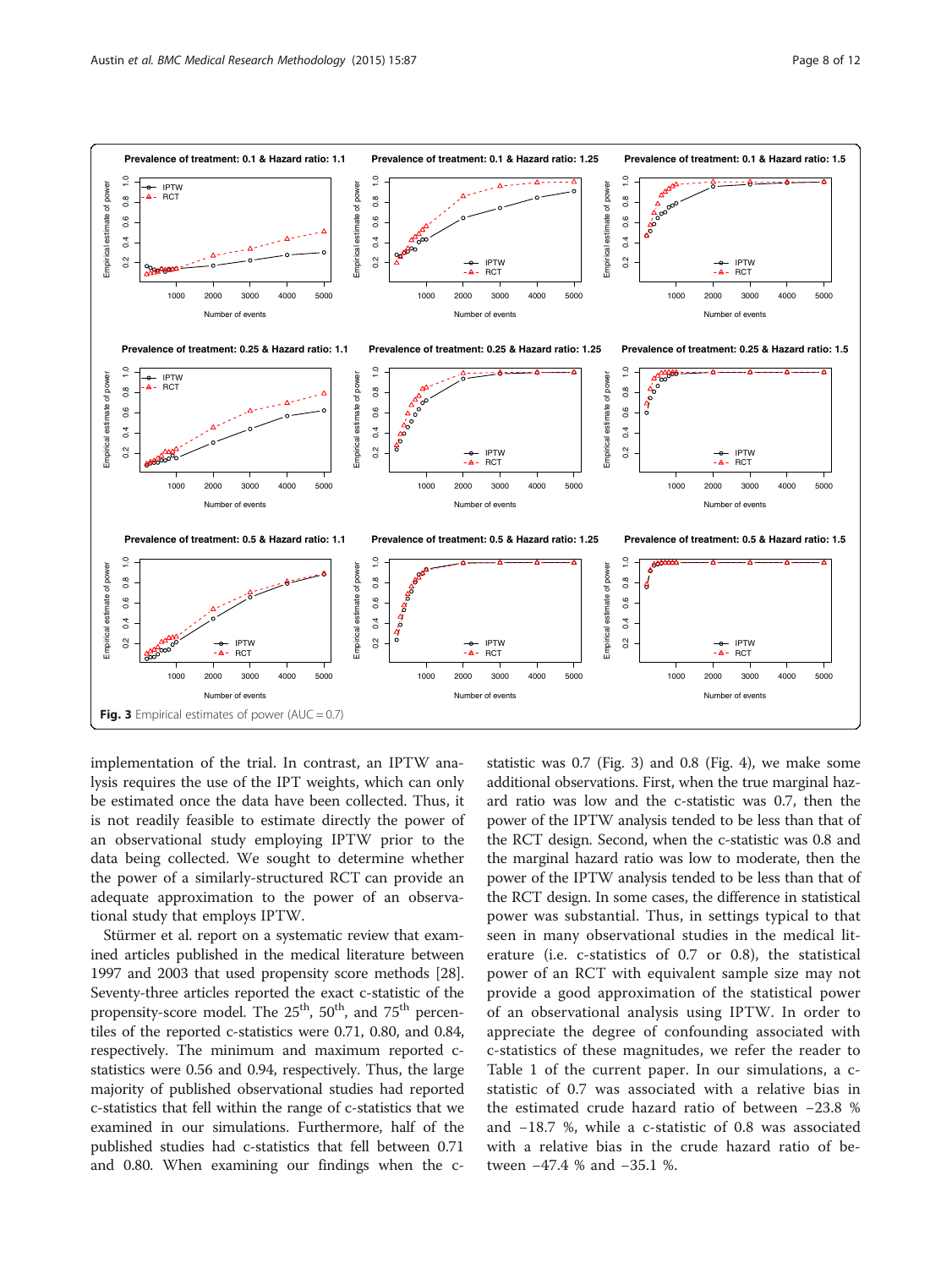<span id="page-8-0"></span>

In some settings in which there was a very strong treatment-selection process (i.e., a very high c-statistic for the treatment-selection model), we observed that the IPTW design had greater statistical power than the RCT design. This was evident particularly when the number of events was low and the prevalence of treatment was low to moderate. There are several possible explanations for this somewhat surprising observation. First, it is possible that in some iterations of the Monte Carlo simulations, large stabilized weights resulted in inflated estimates of the regression coefficient, leading to rejection of the null hypothesis. Second, one observes that some of these power curves are not monotone increasing (e.g., top left panel of Fig. [5](#page-9-0)). This may indicate that the standard error estimates for the IPTW analysis are too liberal (for potentially inflated effect estimates), at least for a lower numbers of events. This issue requires further exploration in subsequent research. Third, Rosenbaum has stated that using the estimated propensity scores induces better balance in measured baseline covariates compared to when the true propensity scores is used [\[4](#page-11-0)]. It is possible that

this effect is more pronounced in the settings with a low number of events and that it resulted in an artificially high statistical power for the IPTW design. Fourth, in a set of exploratory analyses, we examined the empirical type I error rates of the two designs in a set of scenarios in which there was a true null treatment effect. As expected, the RCT design tended to have empirical type I error rates that were not statistically significantly different from the advertised rate of 0.05. However, the empirical type I error rate of the IPTW design was often significantly different from the advertised rate of 0.05 (data not shown). If the IPTW design does not, in some settings, maintain the anticipated alpha level, this can be an issue when comparing power curves, because such comparisons require the same alpha levels of the estimators being compared. This issue requires further exploration in subsequent research.

There are certain limitations to the current study that warrant mention. First, we acknowledge that RCTs are considered the gold standard for estimating the effects of treatments and interventions since treatment assignment is not confounded with subject characteristics. We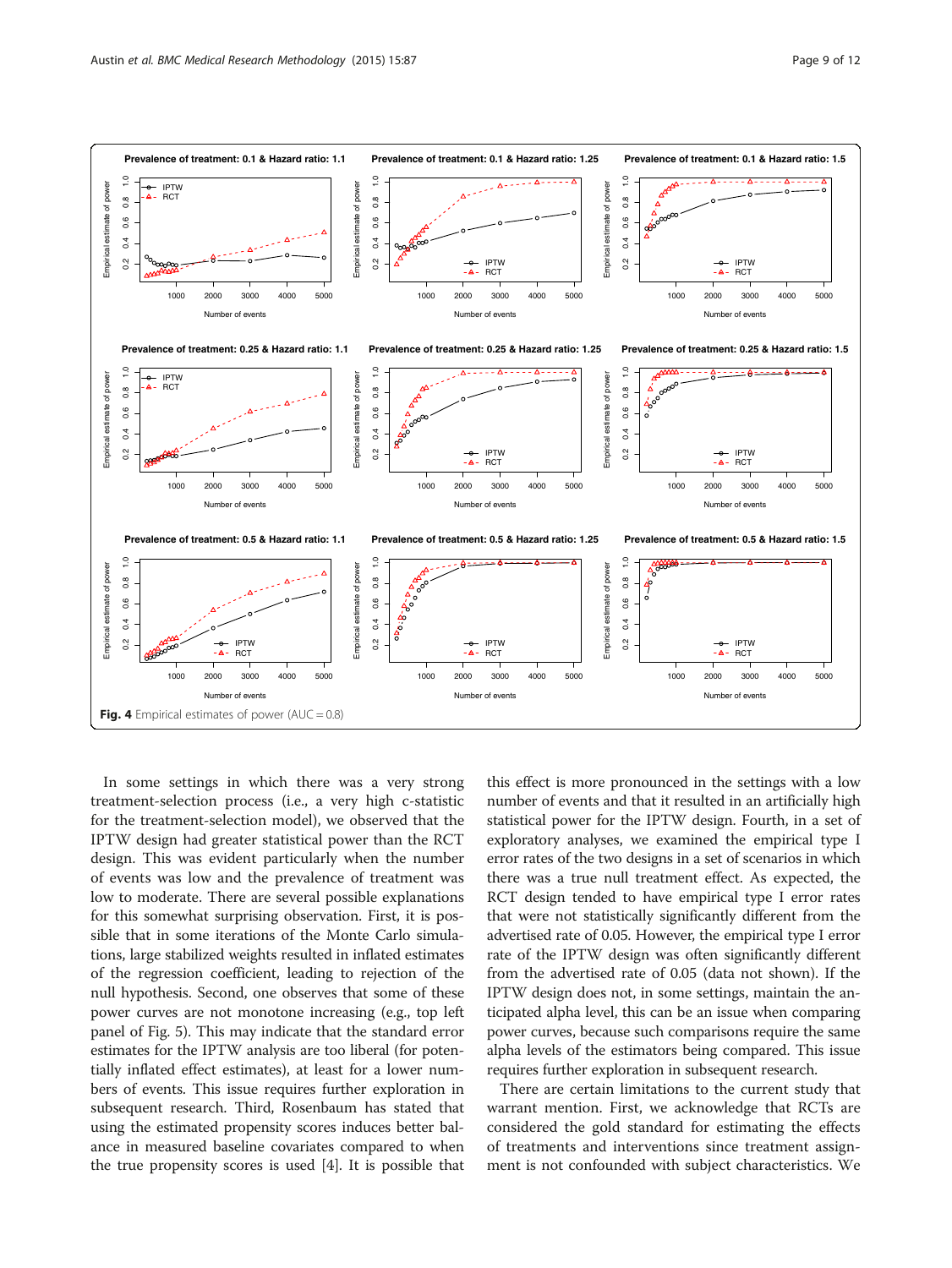<span id="page-9-0"></span>

are not suggesting that observational studies are never subject to unmeasured confounding. Our primary objective was to compare the statistical power of observational studies in which there is no *unmeasured* confounding with the statistical power of RCTs. Depending on the nature of the data used in the observational study, unmeasured confounding may be an issue [[29](#page-11-0)]. If the assumption of no unmeasured confounding does not hold, however, any inference from an observational study is invalid, and the issue of power should not be relevant. Second, our analyses relied upon Monte Carlo simulations due to the inability to derive closed-form expression for the statistical power of analyses that use IPTW using the propensity score with time-to-event outcomes. Due to our use of simulations, we were only able to examine a limited number of scenarios. However, we did examine 585 scenarios that reflected a wide range of scenarios, and that included hazard ratios that reflect meaningful effect sizes in the medical literature. Furthermore, by allowing the discrimination of the treatment-selection model vary from 0.5 to 0.9, we considered situations with a wide range of

confounding, reflective of scenarios encountered in observational research [\[28\]](#page-11-0). Third, we want to emphasize that our simulation studies considering time-to-event outcomes did not incorporate censored observations. However, since statistical power in survival analysis relies on the number of observed events and not directly on overall sample sizes, our results should be readily generalizable to common settings of RCTs and observational studies including censored data. We would highlight that our objective was not to determine the statistical power of each method in isolation. Instead, it was to compare the statistical power of an IPTW design with that of a similarlystructured RCT. We can think of no rationale for why the effect of censoring on statistical power would differ between the two designs. Fourth, we used the c-statistic to quantify the strength of the treatment-selection process. However, the c-statistic does not take the number of model covariates into account. Thus, we did not examine the sensitivity of the power of the IPTW approach to the number of covariates in the treatment-selection model. However, the current study examined 585 scenarios, and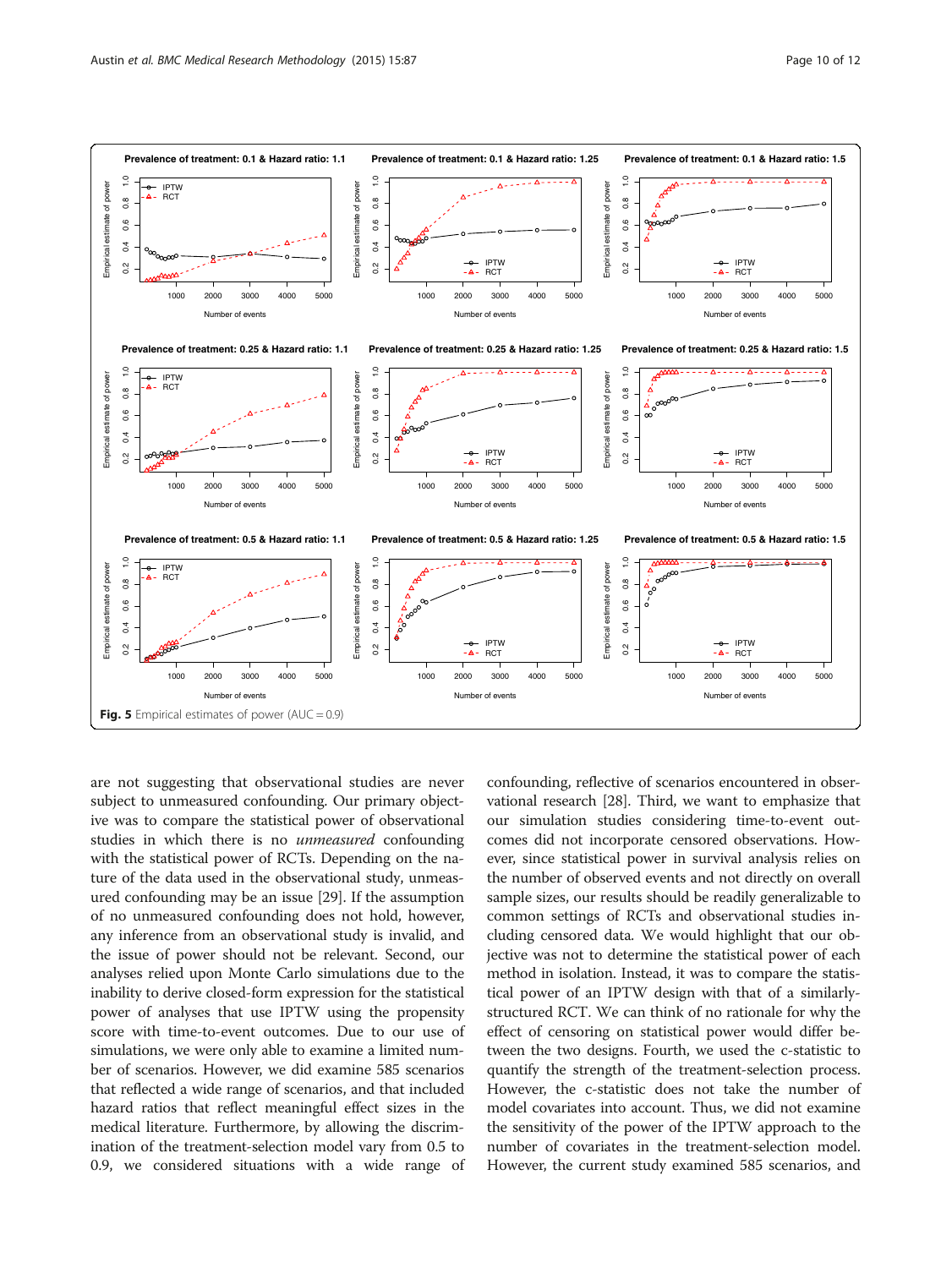<span id="page-10-0"></span>

it would have been computationally burdensome to expand the simulations to add an additional factor, the number of covariates in the treatment-selection model. However, this merits examination in a subsequent study.

# Conclusion

Conducting an a priori power calculation for an observational study that uses IPTW is difficult since such a calculation would rely on the IPT weights, which are only known after the analysis has been conducted. It would be attractive to be able to use the power of similarlystructured RCT as an approximation of the power of an IPTW analysis. However, analyses of observational data with time-to-event outcomes using IPTW methods had, on average, lower statistical power than did analyses of similarly-structured RCTs. The magnitude of the difference in statistical power increased as the strength of the treatment-selection model increased. The statistical power of an RCT does not necessarily provide an accurate estimate of that for an IPTW analysis.

#### Abbreviations

IPTW: Inverse probability of treatment weighting; IPT: Inverse probability of treatment; RCT: Randomized controlled trial.

#### Competing interests

The authors declare that they have no competing interests.

#### Authors' contributions

PCA conceived of the study, designed the study, conducted the simulations, and drafted the manuscript. PCA read and approved the final manuscript. TS contributed to study design and interpretation, and revised the manuscript for important intellectual content. TS read and approved the final manuscript. RWP contributed to study design and interpretation, and revised the manuscript for important intellectual content. RWP read and approved the final manuscript.

#### Acknowledgements

This study was supported by the Institute for Clinical Evaluative Sciences (ICES), which is funded by an annual grant from the Ontario Ministry of Health and Long-Term Care (MOHLTC). The opinions, results and conclusions reported in this paper are those of the authors and are independent from the funding sources. No endorsement by ICES or the Ontario MOHLTC is intended or should be inferred. This research was supported by an operating grant from the Canadian Institutes of Health Research (CIHR) (MOP 86508). Dr. Austin is supported in part by a Career Investigator award from the Heart and Stroke Foundation. Dr. Platt is supported in part by a National Scholar (Chercheur-national) of the Fonds de Récherche du Québec – Santé (FQR-S) and is a member of the Research Institute of the McGill University Health